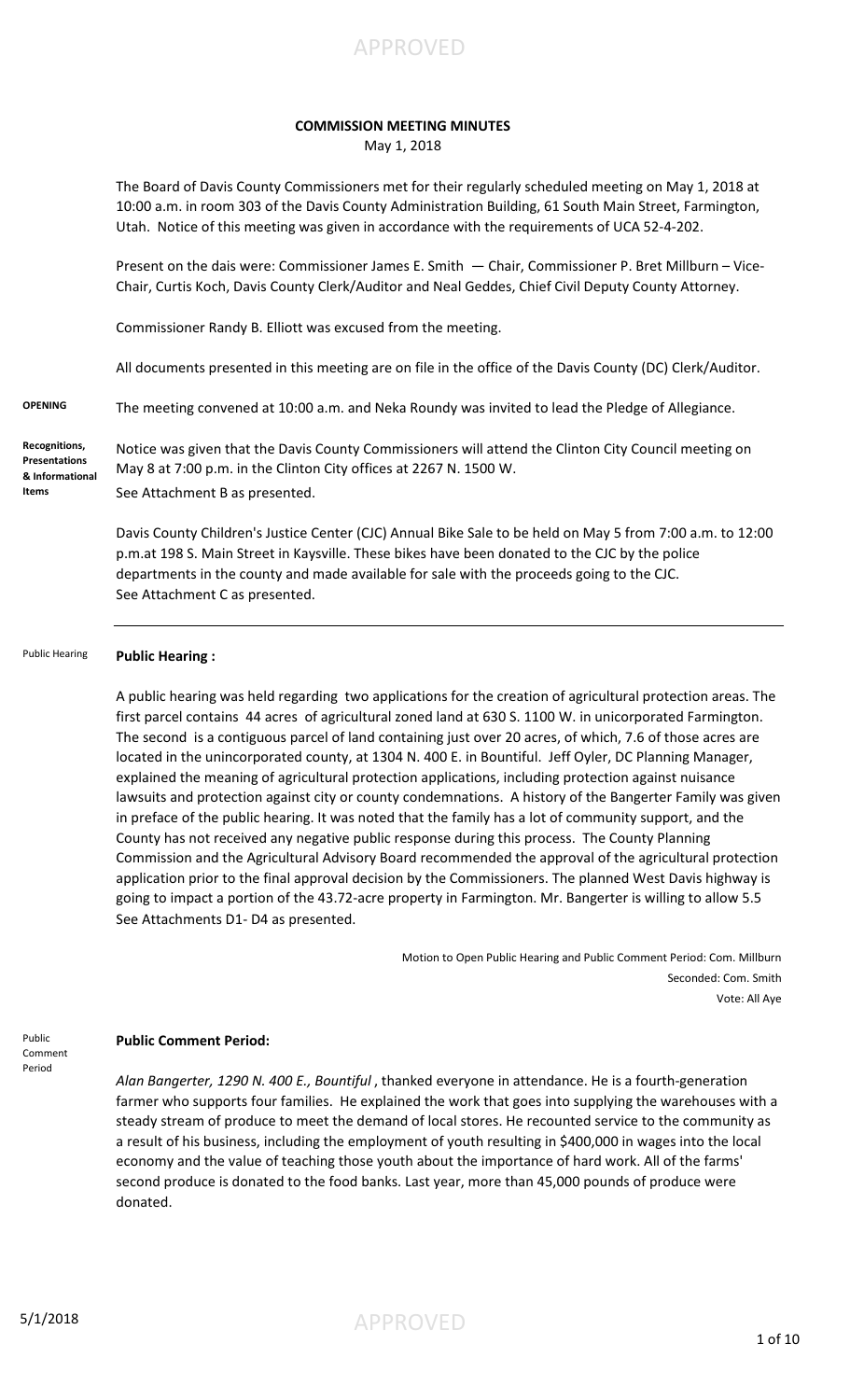*Randall Edwards, Bangerter family lawyer and friend,* is in full support of these applications. He will be presenting the petitions, two massive volumes, to the Farmington City Council tonight. There were nearly 8,000 signatures that were submitted online in support of this family. He asked for the Commissioners to move in approval of these applications for protection.

APPROVED

*Russell Holt, 1544 N. 800 E., Bountiful,* is a neighbor and long-time friend. He attested to the character and business conduct of the Bangerter family. He stated it would be a tragedy to lose the land and all that it provides and noted it to be a treasure and a blessing to the community.

*Blaine Holbrook, 500 E. Pages Lane,* is a long time neighbor of the Bangerter family. He is in support of this motion. He attested to the Bangerters being good neighbors and to the cleanliness and efficient manner in which the business is run.

*Melinda Watson, 1873 N. 950 W., Clinton,* is Blaine Holbrook's daughter and grew up working on the farm while learning the value of hard work. She stated there are other plots of land that can be used for a soccer field and explained the importance of preserving this existing land for farming and providing local produce to the community. She shared some personal experiences regarding the benefits she has received from the Bangerter Farms and how those will be lost if the Bangerters are not allowed to keep their land. She is in support of this motion.

*Taylor Davis* moved to Bountiful for a rural existence. He recounted the growth of the area. He wants to preserve the rural feel of the area that will be lost with the continued growth. He takes issue with eminent domain and wants the Bangerters to be allowed to preserve their land to use for farming or other use as they see fit.

*Ty Barrett, 1502 N. 650 E., Bountiful,* agrees with what has been stated here. He hopes that the Commissioners move forward with these applications.

*Jeff Crossland, of Kaysville,* explained the importance of an agrarian work ethic. He said that we should fight to preserve the right to teach our youth what it is to work on a farm.

*Lorene Kamalu, of Kaysville,* just joined Farm Bureau as a result of the "save the Bangerter farm signs." She noted the importance of having local farmers and thanked them for all they do.

*Brian Muir, of North Salt Lake,* supported everything that had been said. He noted his time working on a farm while in his youth and supports this 100 percent.

> Motion to Close Public Comment: Com. Millburn Seconded: Com. Smith Vote: All Aye

Commissioner Smith commented on the land needs in a growing county and the importance of protecting property rights. He was impressed by the donation efforts of the farm.

Commissioner Millburn asked how long the protection would remain in effect if it were approved. Jeff Oyler explained the land would remain under protection continually unless the family chooses to end it; in that case, the family would have to file a petition with the Commission. The protection would have to be renewed after 20 years. Commissioner Millburn added, it's a constitutional right to own property. He acknowledged that the county is growing, but the county's needs should be addressed collaboratively and not forcibly. He was sincerely overwhelmed and noted the "riches" the family does have and how much of those are shared with others. He also wants to drive a tractor.

Request for Approval #2018- 159 of Agricultural Protection applications

**Request Approval #2018-159 of Agricultural Protection Applications –** *Presented by Jeff Oyler, Davis County Planning Manager*

Jeff confirmed that he would be attending the Farmington City Council meeting tonight to relay the decisions made here today.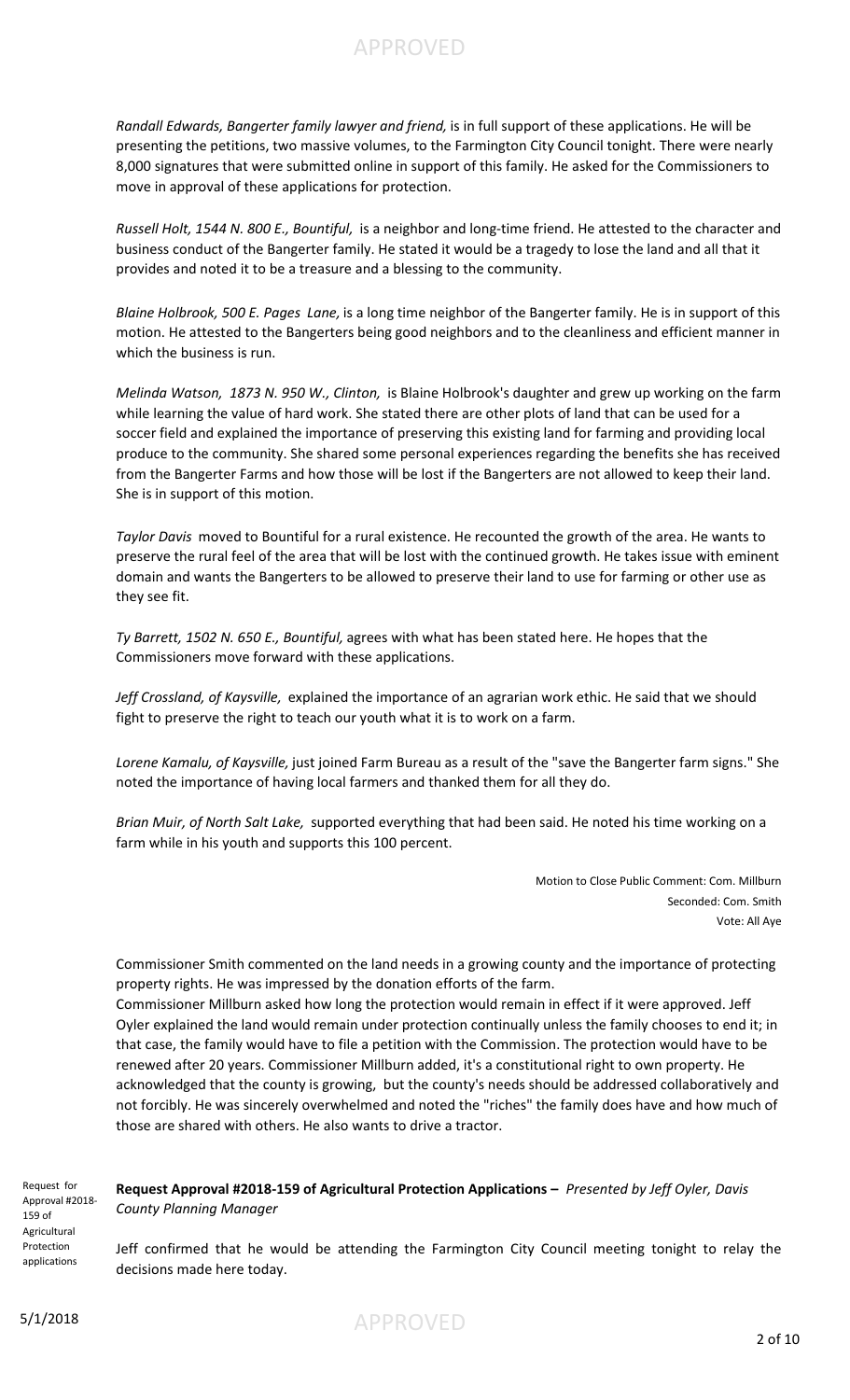1) 44 acres in unincorporated Farmington. The motion to approve will be excluding the 5.5 acres that are in negotiations with UDOT. After the sale of the property, the exact acreage can be amended.

APPROVED

Motion to Approve: Com. Millburn Seconded: Com. Smith Vote: All Aye

2) 7.6 acres in unincorporated Bountiful

Motion to Approve: Com. Millburn Seconded: Com. Smith Vote: All Aye

Agreement #2018-160 with Gonzo Boat Rental and Tours

**Agreement #2018-160, with Gonzo Boat Rental and Tours, to provide boat rentals for the Great Salt Lake Bird Festival** *— Presented by Neka Roundy, Davis County Community and Economic Development*

This is an agreement to provide boat rental services for the Great Salt Lake Bird Festival. The contract period is [May 17, 2018] to May 21, 2018. The contract is a payable in the amount of \$6,000 (maximum).

> Motion to Approve: Com. Millburn Seconded: Com. Smith Vote: All Aye

**Summary List #2018-161 of (15) low-dollar, low-risk agreements –** *Presented by Chris Sanford, Davis County Library Director* Summary List #2018-161 of 15 low-dollar, lowrisk agreements

> This is a summary list of low-dollar, low-risk agreements that are almost all exclusively for the Summer Reading Programs or Beyond Books Programs. The contract periods range from April 18, 2018 to Nov. 14, 2018. These contracts are payable and the sum of all agreements total \$5,025.

> > Motion to Approve: Com. Millburn Seconded: Com. Smith Vote: All Aye

Agreement #2018-162 with Greenlight Booking for hypnotist shows **Agreement #2018-162, with Greenlight Booking, for hypnotist shows to be performed at the 2018 the Davis County Fair —** *Presented by Stephanie Davis, Davis County Event Coordinator, Legacy Events Center*

This agreement is for a hypnotist show at the Davis County Fair. They have provided hypnotists for the fair for the last two years. The contract period is Aug. 15, 2018 to Aug. 18, 2018. The payable amount of this contract is \$1,600.

> Motion to Approve: Com. Millburn Seconded: Com. Smith Vote: All Aye

Agreement #2018-163 with Just Beachy SoFloPo, LLC Chick-fil-A Station Park as a fair sponsor

**Agreement #2018-163, with Just Beachy SoFloPo LLC Chick-fil-A Station Park, as a 2018 Davis County Fair sponsor** *— Presented by Stephanie Davis, Davis County Event Coordinator, Legacy Events Center*

This agreement is for title sponsorship of the Davis County Fair. The funds will be used for fair advertisement. The contract period is [April 25, 2018] to Aug. 18, 2018. This is a receivable contract in the amount of \$6,500.

> Motion to Approve: Com. Millburn Seconded: Com. Smith Vote: All Aye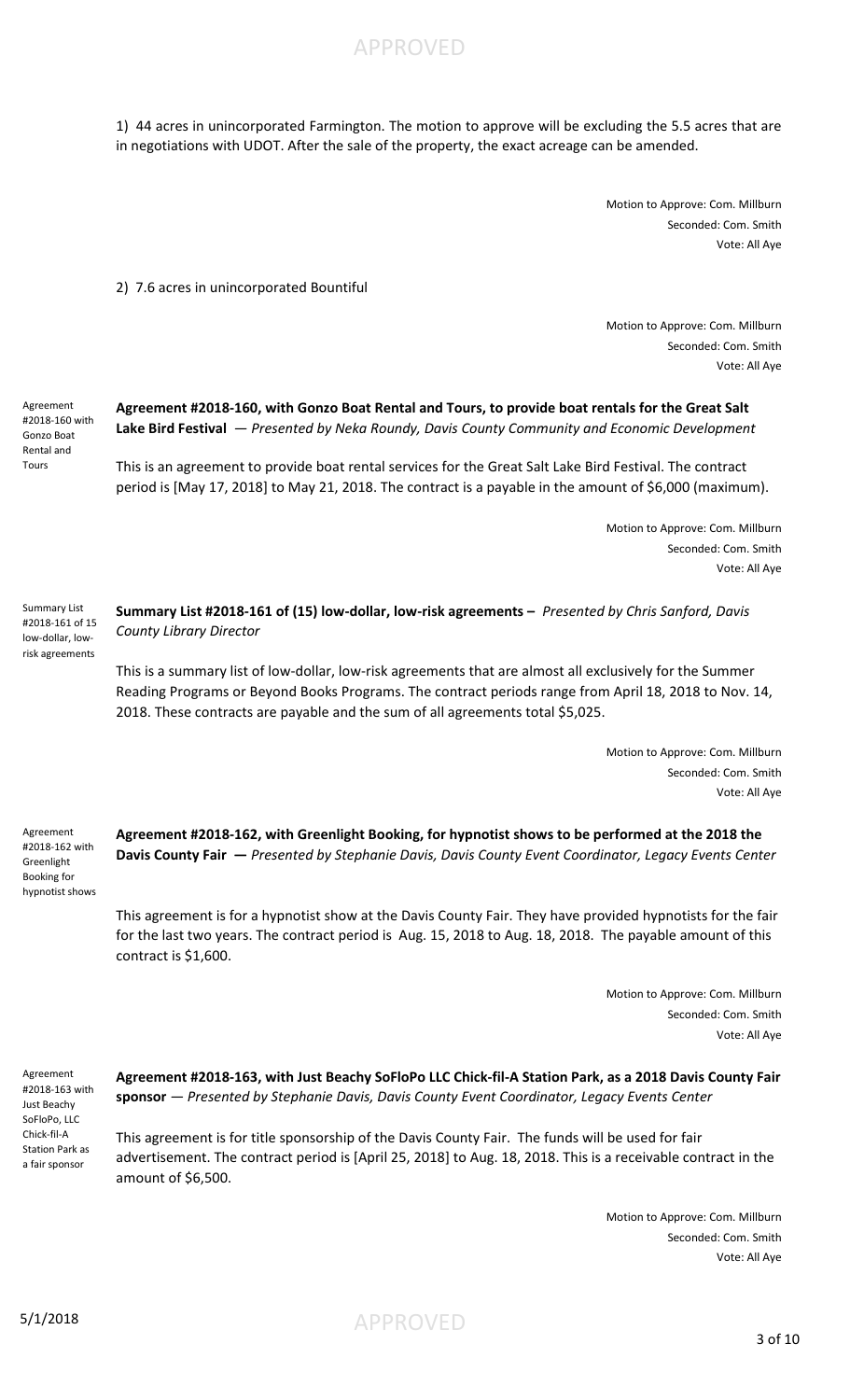Agreement #2018-164 with Mountainland Supply Co. for golf tournament sponsorship

Resolution #2018-165 to adopt a County Seal

**Agreement #2018-164, with Mountainland Supply Company, for sponsorship of Mountainland Valley View Open —** *Presented by Dustin Volk, Davis County Valley View Golf Professional*

APPROVED

This is for title sponsorship of the Mountainland Valley View Open and is a joint sponsorship with Valley View Golf Course. The contract period is [Aug. 2, 2018] to Aug. 4, 2018. This is a receivable contract in the amount of \$5,000.

> Motion to Approve: Com. Millburn Seconded: Com. Smith Vote: All Aye

**Resolution #2018-165, to adopt an Official Seal for Davis County and provide a seal for the County Auditor** *— Presented by Brian McKenzie, Davis County Chief Deputy Clerk*

This resolution is for adoption of an Official Seal for Davis County and to provide a seal for the County Auditor. This was cited to be a requirement, per state statute. There have been various versions of a seal used throughout the County's history, but never an official one. There was an explanation of the various seals used over the years. The most cost effective solution to adopting a seal, rather than creating a new one, is using the one that is on the Commission Chamber's doors. Other elected officers have their own seals that are used inside of the scope of their office functions; the Auditor has never had a seal. There was a question whether the other seals, being used by elected officials, have been officially recognized. The suggestion was made to ensure they are official. The Clerk's office will ensure that all unofficial seals being used as County seals are destroyed and will file the new seal with the State Archives. This, being a resolution, has no contract term and no dollar amount attached to it. See Attachments E1 and E2 as presented.

> Motion to Approve: Com. Millburn Seconded: Com. Smith Vote: All Aye

Summary List #2018-166 of 12 internet connection user agreements

**Summary List #2018-166, of internet connection user agreements (12), to allow access to Davis County Recorder's Office Information on REDI Web** *- Presented by Mark Langston, Davis County Information Systems (IS) Director*

This is a summary list of 12 internet connection user agreements to allow access to REDIWeb through the County Recorder's office. All contracts remain in effect as long as the user agrees. The dates listed are the contract beginning dates for each user. The user list is as follows:

BMC West, LLC — Jan. 31, 2018 Nobleserve, LLC — Feb. 7, 2018 Cache Valley Electric Co. - March 14, 2018 Cost Courtion Homes - Jan. 31, 2018 Data Abstract Solutions - Jan. 31, 2018 **Perigree Consulting - Feb. 28, 2018** Davis Metro Narcotics Strike Force - March 28, 2018 Select Title Services, Inc. - April 16, 2018 Maughan Law, PLLC — March 28, 2018 Silverpeak Engineering — Feb. 28, 2018 ACRES Real Estate, LLC - March 16, 2018 Synergy Title - March 7, 2018

[There is a receivable connection fee of \$50 required for each user, and an additional monthly data charge and subscription fee.]

> Motion to Approve: Com. Millburn Seconded: Com. Smith Vote: All Aye

Agreement #2018-167 with Hyland Global Services for Server integration

**Agreement #2018-167, with Hyland Global Services, for integration of ESRI ArcGIS Server as it relates to OnBase —** *Presented by Mark Langston, Davis County Information Systems (IS) Director*

This agreement is for the integration of the ESRI ArcGIS Server to the OnBase system. The contract period is [May 1, 2018] to Dec. 31, 2018. The contract payable amount is \$6,880.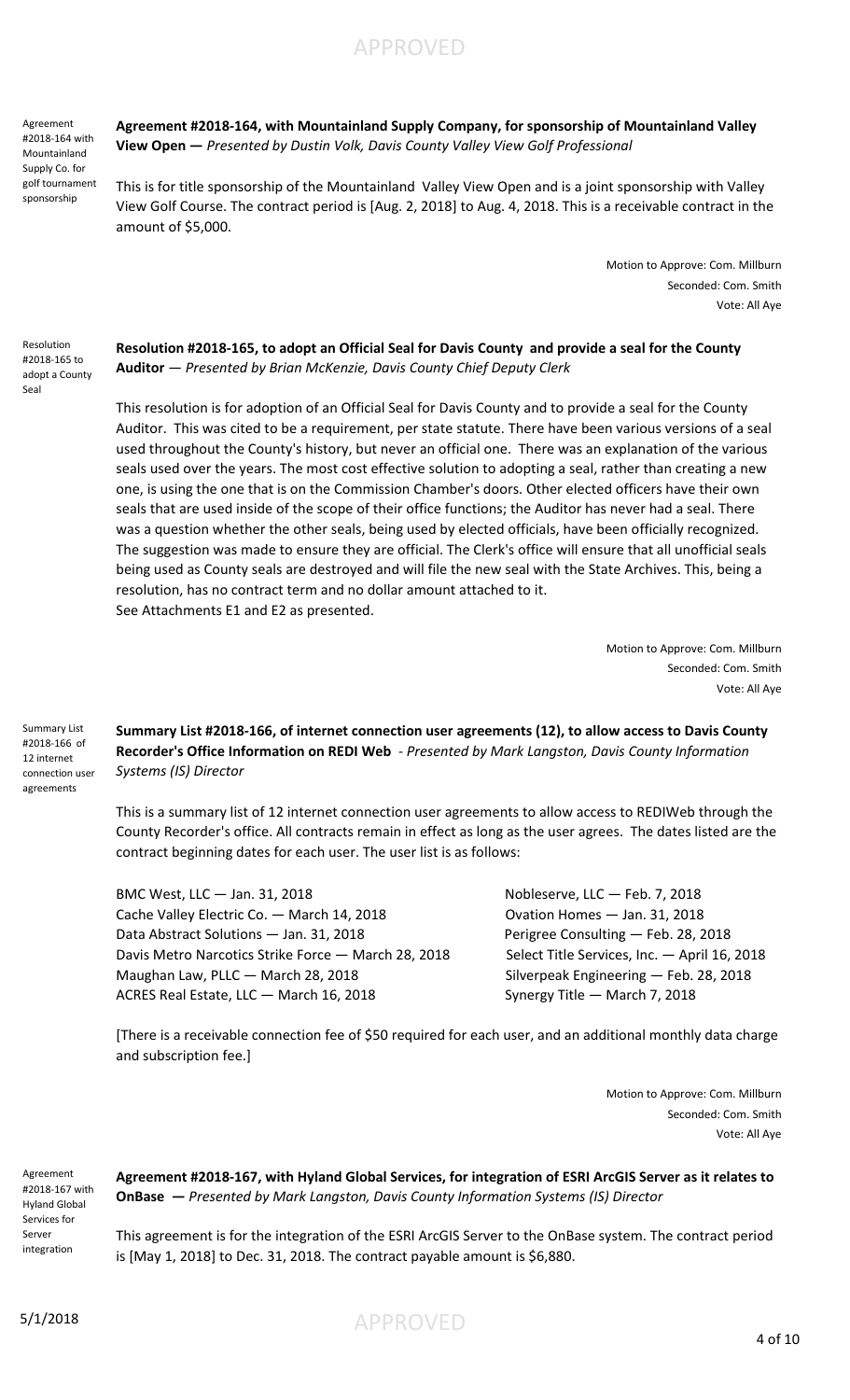

Motion to Approve: Com. Millburn Seconded: Com. Smith Vote: All Aye

Change Request #2013-487A with Solutions II to extend the term of managed services

**Change Request #2013-487A, with Solutions II —** *Presented by Mark Langston, Davis County Information Systems (IS) Director*

This request is for a project change to extend the term of the managed services by one year. This will amend contract #2013-487. The contract period is [Jan. 1, 2018] to Jan.1, 2019. The contract payable amount is \$17,850.

> Motion to Approve: Com. Millburn Seconded: Com.Smith Vote: All Aye

Amendment #2018-28A with Layton Construction Co. LLC for DC Justice Court remodel

**Amendment #2018-28A , with Layton Construction Company LLC, for a change order request for the Davis County Justice Court remodel/new construction —** *Presented by Under Sheriff Brent Peters, Davis County Sheriff's Office*

This amendment is for a change order request for the Davis County Justice Court remodel with new construction. The period of the contract is [Jan. 15, 2018] to Feb. 26, 2018. The contract is a payable in the amount of \$179.

> Motion to Approve: Com. Elliott Seconded: Com. Millburn Vote: All Aye

Agreement #2018-168 with FirstTwo, Inc. for 100 end user licenses

**Agreement #2018-168 , with FirstTwo, Inc., for FirstTwo Software 100-Officer Partial Agency License for up to 100 end users** — *Presented by Under Sheriff Brent Peters, Davis County Sheriff's Office*

This agreement is for licenses for FirstTwo Software, for up to 100 officers. The user license allows the officer to use this in place of Qwest Dex, cutting down on the use of dispatch. The contract period is [Jan. 1, 2018] to Dec. 31, 2018. This contract is a payable in the amount of \$3,600.

> Motion to Approve: Com. Millburn Seconded: Com. Smith Vote: All Aye

Agreement #2018-169 with Rhonda McColloch for barbering services

**Agreement #2018-169, with Rhonda McColloch, for barbering services for jail inmates —** *Presented by Under Sheriff Brent Peters, Davis County Sheriff's Office*

This is a payable contract for barbering services for the jail inmates. It is service-based, and costs are \$8 per haircut and \$3 per beard trim. The contract period is [Jan. 1, 2018] to Dec. 31, 2021.

> Motion to Approve: Com.Millburn Seconded: Com. Smith Vote: All Aye

Agreement #2018-170 with CMS/Dept. of Health and Human Services/ Noridian

**Agreement #2018-170, with Centers for Medicare and Medicaid Services (CMS)/ Dept. of Health and Human Services/ Noridian Healthcare Solutions, for Davis County to function as a supplier to deliver an evidence-based Medicare Diabetes Prevention Program (MDPP) —** *Presented by Brian Hatch, Davis County Health Director*

This is an agreement with MDPP for the Davis County Health Department to function as a supplier to deliver a quality, evidence-based diabetes prevention program. The contract term is [April 24, 2018] to Dec. 31, 2018 with perpetual automatic renewals. This is a receivable contract and the amount is service dependent.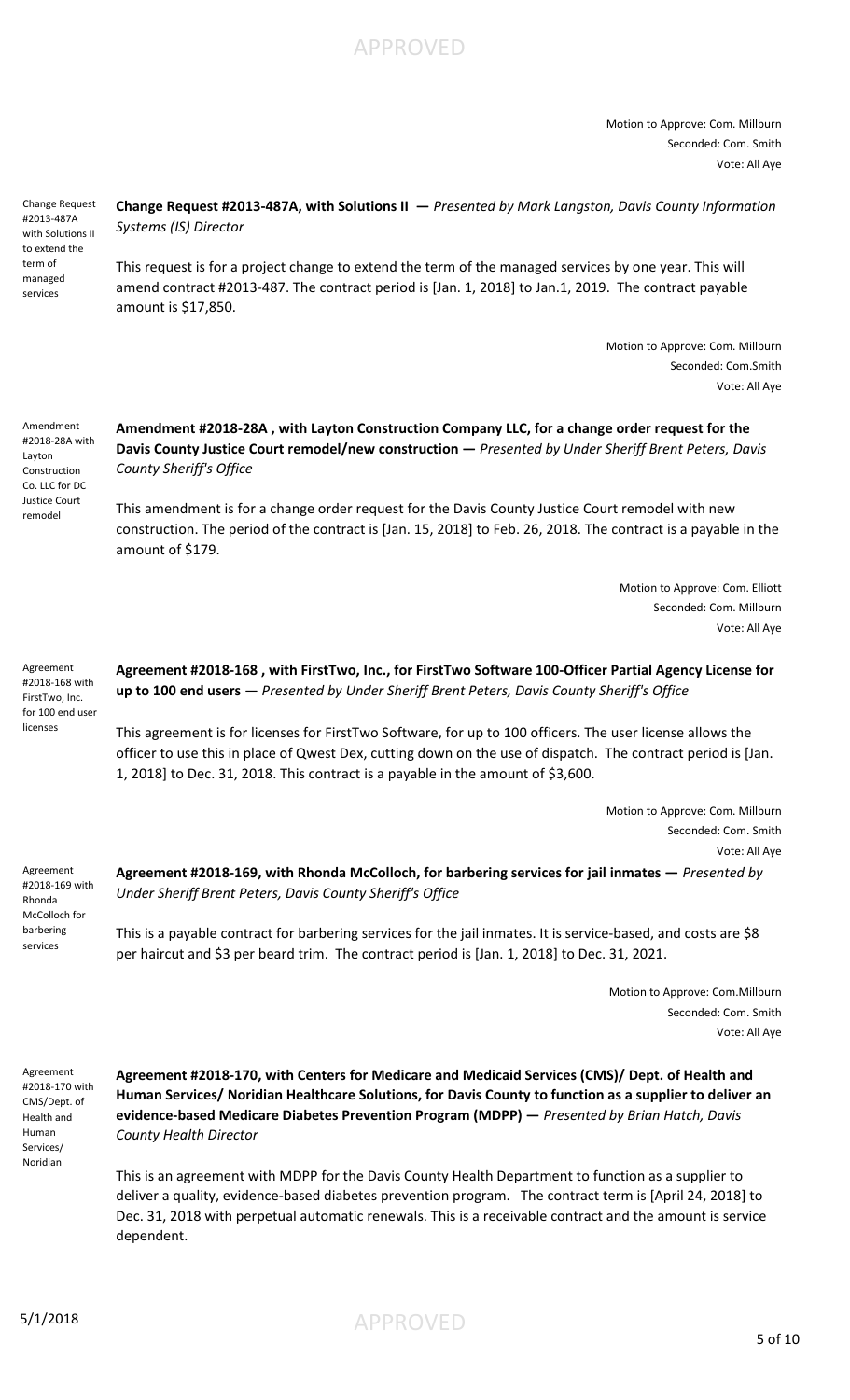

Motion to Approve: Com. Millburn Seconded: Com. Smith Vote: All Aye

Agreement #2018-171 with UT Dept. of Health for environmental sanitation services

**Agreement #2018-171, with Utah Department of Health, for funding to provide environmental sanitation services —** *Presented by Brian Hatch, Davis County Health Director*

This contract is to provide funding for environmental sanitation services. The contract period is [July 1, 2018] to June 30, 2023. This is a receivable in the amount of \$11,538.

> Motion to Approve: Com. Millburn Seconded: Com. Smith Vote: All Aye

Certifications and Assurances #2018-172 with UDOT to affirm compliance with FTA funds

**Certifications and Assurances #2018-172, with Utah Department of Transportation, to affirm responsibilities in compliance with Federal Transit Administration (FTA) funds received in FY 2018 —**  *Presented by Brian Hatch, Davis County Health Director*

This contract affirms certification and assurances regarding responsibilities in compliance with FTA funds to be received during FY 2018. The contract period is [July 1, 2018] to June 30, 2019. There is no dollar amount associated with this contract.

> Motion to Approve: Com. Millburn Seconded: Com. Smith Vote: All Aye

Agreement #2018-173 with Weber State University for gas-to-electric trimmer and mower exchange

**Agreement #2018-173, with Weber State University, for funds to purchase electric mowers and trimmers for the gas-to-electric lawn mower and trimmer exchange program for Davis and Weber County residents —** *Presented by Brian Hatch, Davis County Health Director*

This agreement is to bring a gas-to-electric lawn mower and trimmer exchange program to Davis and Weber County residents. The money will be used to purchase electric mowers and trimmers. The contract period is [Feb. 22, 2018] to Oct. 31, 2018. This is a receivable in the amount of \$5,000.

> Motion to Approve: Com. Millburn Seconded: Com. Smith Vote: All Aye

Agreement #2018-174 with Davis Arts Council for 2018 Summer Concert Series sponsorship

**Agreement #2018-174, with Davis Arts Council, for sponsorship of 2018 Summer Concert Series —**  *Presented by Randy Cook, Tourism and Events Manager, Davis County Community and Economic Development*

This agreement is for sponsorship of the Ed Kenley 2018 Summer Concert Series. This is a platinum level donation. The contract period is [June 1, 2018] through the end of the concert series. It is a payable in the amount of \$5,000.

> Motion to Approve: Com. Millburn Seconded: Com. Smith Vote: All Aye

Participation agreement #2018-175 with Tour of Utah stage three bike tour

**Participation Agreement #2018-175, with Tour of Utah, to serve as host County for 2018 Tour of Utah Stage Three bike tour —** *Presented by Randy Cook, Tourism and Events Manager, Davis County Community and Economic Development* 

This is a working agreement that outlines each party's responsibility during the Tour of Utah. The contract will expire Aug. 31, 2018.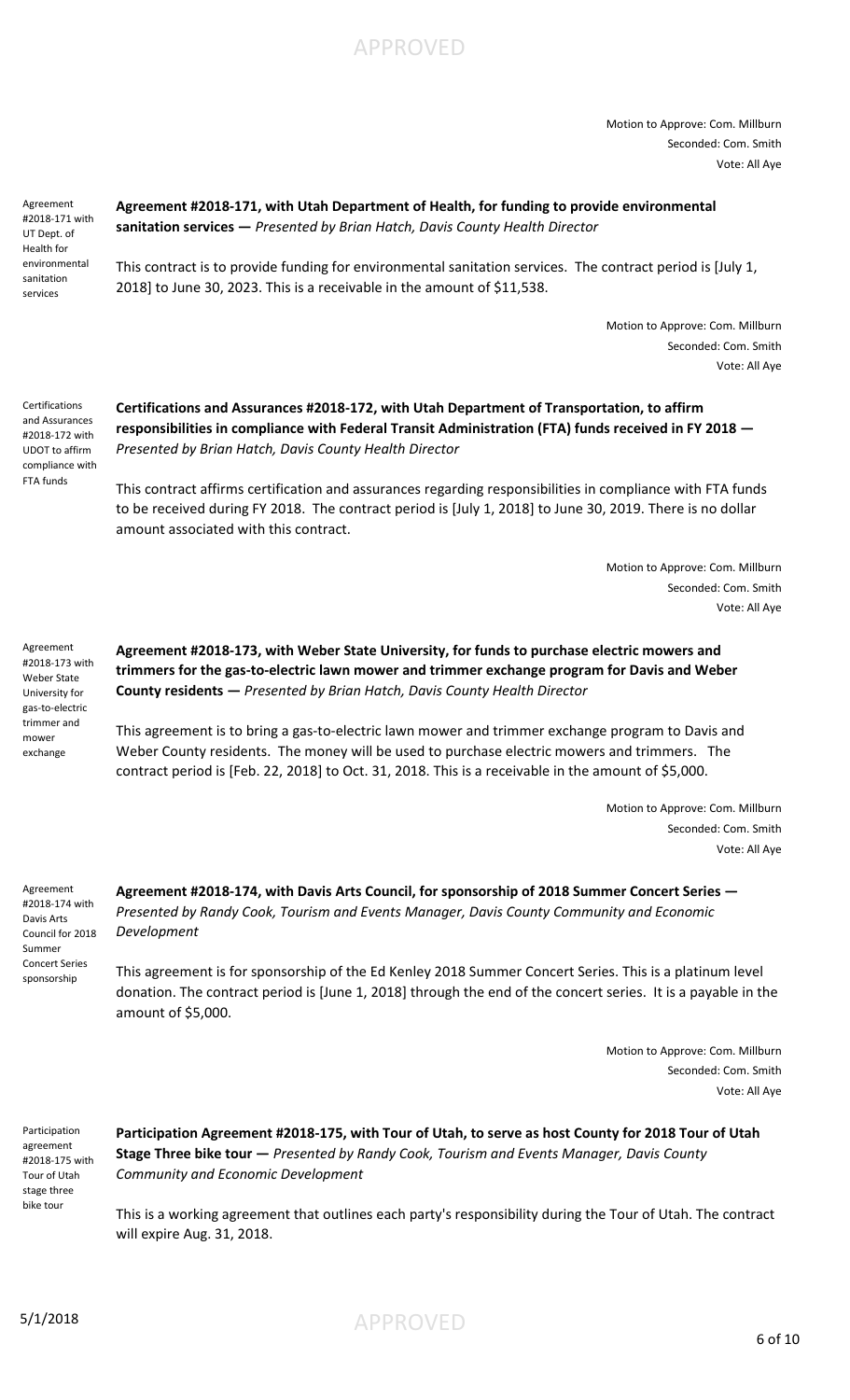

Motion to Approve: Com. Millburn Seconded: Com. Smith Vote: All Aye

Agreement #2018-176 with Davis Conference Center to provide 2018 Tour of UT team meals

**Agreement #2018-176, with Davis Conference Center, to provide meals to 2018 Tour of Utah teams/ support groups —** *Presented by Randy Cook, Tourism and Events Manager, Davis County Community and Economic Development* 

This soul-source contract is to provide breakfast and dinner, in a centralized location, to Tour of Utah teams and their support groups, totaling 300- 350 people. The meals are catered to the athlete's highcaloric, special dietary requirements. The contract term is Aug. 9, 2018 to Aug. 10, 2018. This contract is payable in the amount of \$15,453.

> Motion to Approve: Com. Millburn Seconded: Com. Smith Vote: All Aye

**Payable agreements (13) with the following hotels to block rooms for participants of the 2018 Tour of Utah:** through #2018-

> #2018-177, Best Western Cottontree Inn, North Salt Lake — Aug. 8-9, 2018, a payable of \$2,277 + tax #2018-178, Best Western Plus, Layton — Aug. 8-10, 2018, a payable of \$3,420 + tax #2018-179, Comfort Inn, Layton — Aug. 8- 10, 2018, a payable of \$4,356 + tax #2018-180, Country Inn and Suites, Bountiful — Aug. 7-9, 2018, a payable of \$4,578 + tax #2018-181, Courtyard by Marriott, Layton — Aug. 9-10, 2018, a payable of \$4,284 + tax #2018-182, Days Inn, Clearfield —Aug. 8-9, 2018, a payable of \$1,862 + tax #2018-183, Fairfield Inn, Layton — Aug. 9-10, 2018, a payable of \$3,808 + tax #2018-184, Hampton Inn, Layton — Aug. 9-10, 2018, a payable of \$2,856 + tax #2018-185, Hilton Garden Inn, Layton —Aug. 7-10, 2018, a payable of \$4,998 + tax #2018-186, Holiday Inn Express, Layton — Aug. 9-10, 2018, a payable of \$2,856 + tax #2018-187, Home2Suites, Layton — Aug. 9-10, 2018, a payable of \$2,380 + tax #2018-188, La Quinta Inn and Suites, Layton — Aug. 9-10, 2018, a payable of \$2,808 + tax #2018-189, TownPlace Suites, Layton — Aug. 9-10, 2018, a payable of \$1,309 + tax

> > Motion to Approve: Com. Millburn Seconded: Com. Smith Vote: All Aye

Agreement #2019-190 with Biker's Edge for Tour of Utah Sponsorship

**Agreement #2018-190, with Biker's Edge, 2018 Tour of Utah sponsorship —** *Presented by Randy Cook, Tourism and Events Manager, Davis County Community and Economic Development* 

This agreement is for sponsorship on the 2018 Tour of Utah. The contract period is [July 1, 2018] to Aug. 31, 2018. This is a receivable contract in the amount of \$1,500.

> Motion to Approve: Com. Millburn Seconded: Com. Smith Vote: All Aye

Agreement #2018-191 with Friend of Antelope Island-2018 Tour of UT. Sponsorship **Agreement #2018-191 ,with Friends of Antelope Island — 2018 Tour of Utah sponsorship —** *Presented by Randy Cook, Tourism and Events Manager, Davis County Community and Economic Development* 

This is a sponsorship agreement for the 2018 Tour of Utah. This is a receivable contract in the amount of \$5,000. The contract term is [July 1, 2018] to Aug. 31, 2018.

> Motion to Approve: Com. Millburn Seconded: Com. Smith Vote: All Aye

Agreements #2018-177

189, with 13 hotels to block rooms for the Tour of Utah

5/1/2018 APPROVED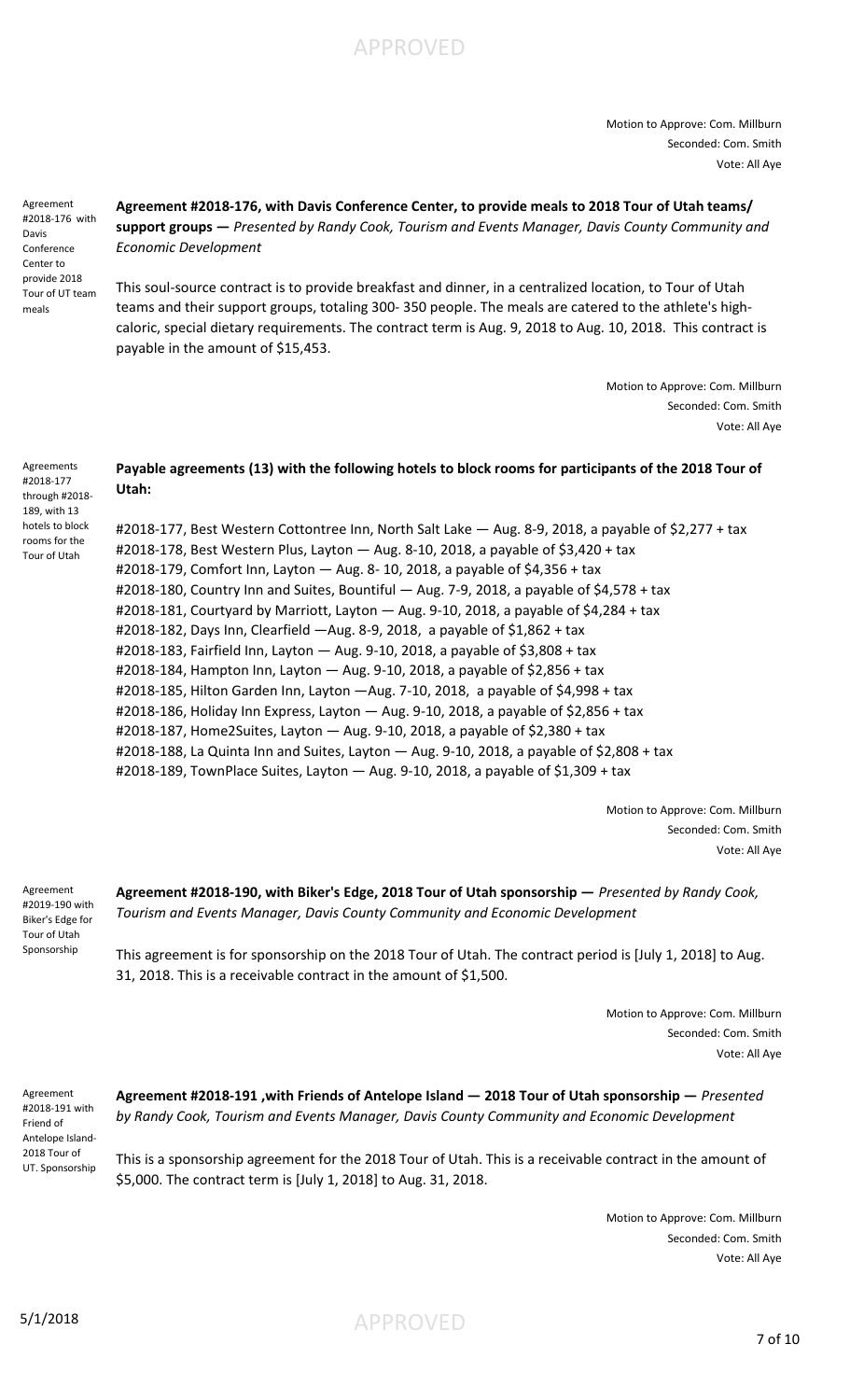APPROVED

Agreement #2018-192 with Fruit Heights-2018 Tour of UT sponsorship

**Agreement #2018-192, with Fruit Heights City, 2018 Tour of Utah sponsorship —** *Presented by Randy Cook, Tourism and Events Manager, Davis County Community and Economic Development* 

This agreement is with Fruit Heights City for the 2018 Tour of Utah sponsorship. The contract period is [July 1, 2018] to Aug. 31, 2018. The contract is a receivable in the amount of \$2,500.

> Motion to Approve: Com. Millburn Seconded: Com. Smith Vote: All Aye

Agreement #2018-193 with UT Dept. of Natural Resourcessponsorship of 2018 Tour of UT

**Agreement #2018-193, with Utah Department of Natural Resources, 2018 Tour of Utah sponsorship** — *Presented by Randy Cook, Tourism and Events Manager, Davis County Community and Economic Development* 

This agreement is with Utah Department of Natural Resources for sponsorship of the 2018 Tour of Utah. The contract period is [July 1, 2018] to Aug. 31, 2018. This is a receivable contract in the amount of \$5,000.

> Motion to Approve: Com. Millburn Seconded: Com. Smith Vote: All Aye

It was noted that Stage Two of the tour is in Payson and the tour has decided not to stay in Payson that night. They will be coming up to Davis County to stay instead, due to the excellent treatment they receive while they are here. This results in the tour paying for an additional night for 400 rooms, which brings added revenue and is a testament to the citizens of the county.

Settlement agreement #2018-194 with PacifiCorp

Settlement agreement #2018-194, with PacifiCorp dba Rocky Mountain Power — Presented by Neal *Geddes, Chief Civil Deputy Davis County Attorney* 

This is a settlement agreement of the lawsuit PacifiCorp v. Acme Construction, Inc., including claims against Davis County and counterclaims against PacifiCorp. There is no contract term, and no dollar amount associated with this agreement.

> Motion to Approve: Com. Millburn Seconded: Com. Smith Vote: All Aye

Agreement #2018-195 with Russon Mortuaries for indigent cremation services

**Agreement #2018-195 , with Russon Mortuaries, to provide indigent dead cremation services in accordance with UCA 17-53-221 and "Policy for Burial of Indigent Persons within Davis County #2003- 119" —** *Presented by Commissioner Smith*

This agreement is to provide indigent dead cremation services for persons within Davis County. The contract period is [May 1, 2018] to June 30, 2021. This is a payable contract in the amount of \$450, per service billed.

> Motion to Approve: Com. Smith Seconded: Com. Millburn Vote: All Aye

Commissioner Millburn moved to recess to Board of Equalization. Commissioner Smith seconded the motion. All voted Aye.

**EQUALIZATION**

**BOARD OF** The Board of Equalization matters were presented by the Clerk/Auditor as follows:

Auditor adjustments : Five veteran tax exemption abatements for 2017 No Treasurer adjustments Assessor adjustments: Personal property appeals report for various mobile home appeals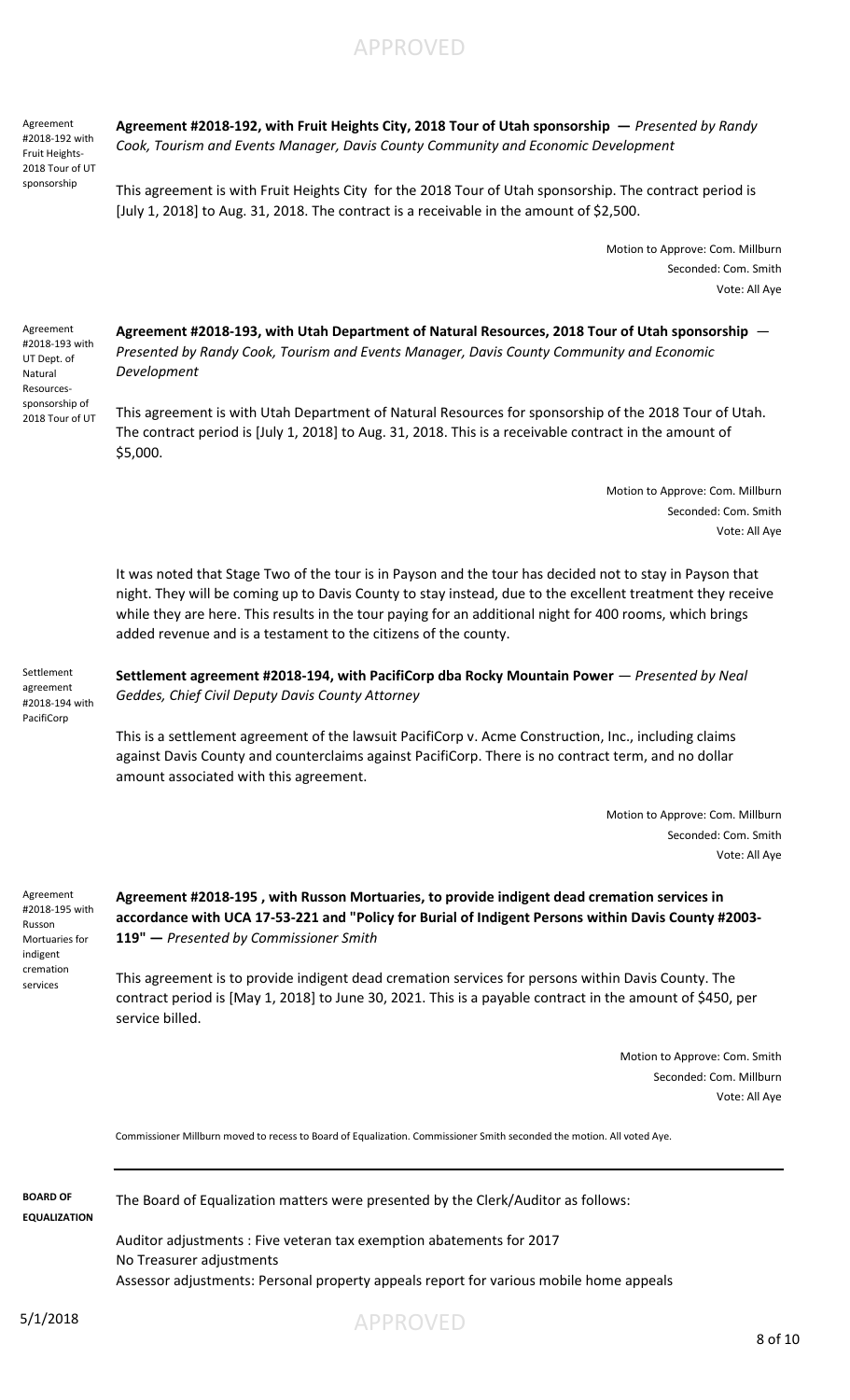

## Assessor corrections: One reverse veteran abatementsfor 2017

Motion to Approve: Com. Millburn Seconded: Com. Smith Vote: All Aye

Commissioner Millburn moved to reconvene Commission meeting. Commissioner Smith seconded the motion. All voted Aye.

## **CONSENT ITEMS**

| Check Registers were approved.<br>Motion to Approve: Com. Millburn<br>Seconded: Com. Smith<br>Vote: All Aye<br>Commission<br><b>Meeting Minutes</b><br>meeting<br>Meeting minutes for April 3, April 10, and April 17, 2018 were presented for approval.<br>minutes<br>Motion to Approve: Com. Millburn<br>Seconded: Com. Smith<br>Vote: All Aye<br>Indigent<br><b>Indigent Hardship Abatement Register</b><br>hardship<br>The Indigent Hardship Abatement Register was presented for approval.<br>abatement<br>register<br>Sharay S Blake - MH # 1984; Kim M Fields -13-011-0113; Nichole L Heiss - 11-513-0042; Debbie R Kiner<br>$-$ 03-207-0004; James N Patterson $-$ MH # 8545; and Cindy Spencer $-$ 12-447-0715.<br>Motion to Approve: Com. Millburn<br>Seconded: Com. Smith<br>Vote: All Aye<br>Personnel<br><b>Personnel Register</b><br>Register<br>Personnel Register was presented for approval.<br>Motion to Approve: Com. Millburn<br>Seconded: Com. Smith<br>Vote: All Aye<br><b>COMMISSION</b><br><b>COMMENTS</b><br>Com. Smith<br>Commissioner Smith thanked the other Commissioners for their attendance at the United Association of<br>Counties (UAC) Conference.<br>Com. Millburn<br>Commissioner Millburn commented on the historical nature of the UAC Conference. It was the first time in<br>Utah, and in the Nation, for the UAC and the League of Cities and Towns to meet jointly. He commented<br>on the differences and commonalties between the two groups and said it gave him a new perspective.<br>Commissioner Smith invited other comments from the dais.<br>Clerk/Auditor<br>In light of the public hearing, Curtis quoted the words of a friend, Paul Campbell, "Never forget that<br>farmers feed you three square meals a day." | Check registers | <b>Check Registers</b> |
|--------------------------------------------------------------------------------------------------------------------------------------------------------------------------------------------------------------------------------------------------------------------------------------------------------------------------------------------------------------------------------------------------------------------------------------------------------------------------------------------------------------------------------------------------------------------------------------------------------------------------------------------------------------------------------------------------------------------------------------------------------------------------------------------------------------------------------------------------------------------------------------------------------------------------------------------------------------------------------------------------------------------------------------------------------------------------------------------------------------------------------------------------------------------------------------------------------------------------------------------------------------------------------------------------------------------------------------------------------------------------------------------------------------------------------------------------------------------------------------------------------------------------------------------------------------------------------------------------------------------------------------------------------------------------------------------------------------------------------------------------------------------------|-----------------|------------------------|
|                                                                                                                                                                                                                                                                                                                                                                                                                                                                                                                                                                                                                                                                                                                                                                                                                                                                                                                                                                                                                                                                                                                                                                                                                                                                                                                                                                                                                                                                                                                                                                                                                                                                                                                                                                          |                 |                        |
|                                                                                                                                                                                                                                                                                                                                                                                                                                                                                                                                                                                                                                                                                                                                                                                                                                                                                                                                                                                                                                                                                                                                                                                                                                                                                                                                                                                                                                                                                                                                                                                                                                                                                                                                                                          |                 |                        |
|                                                                                                                                                                                                                                                                                                                                                                                                                                                                                                                                                                                                                                                                                                                                                                                                                                                                                                                                                                                                                                                                                                                                                                                                                                                                                                                                                                                                                                                                                                                                                                                                                                                                                                                                                                          |                 |                        |
|                                                                                                                                                                                                                                                                                                                                                                                                                                                                                                                                                                                                                                                                                                                                                                                                                                                                                                                                                                                                                                                                                                                                                                                                                                                                                                                                                                                                                                                                                                                                                                                                                                                                                                                                                                          |                 |                        |
|                                                                                                                                                                                                                                                                                                                                                                                                                                                                                                                                                                                                                                                                                                                                                                                                                                                                                                                                                                                                                                                                                                                                                                                                                                                                                                                                                                                                                                                                                                                                                                                                                                                                                                                                                                          |                 |                        |
|                                                                                                                                                                                                                                                                                                                                                                                                                                                                                                                                                                                                                                                                                                                                                                                                                                                                                                                                                                                                                                                                                                                                                                                                                                                                                                                                                                                                                                                                                                                                                                                                                                                                                                                                                                          |                 |                        |
|                                                                                                                                                                                                                                                                                                                                                                                                                                                                                                                                                                                                                                                                                                                                                                                                                                                                                                                                                                                                                                                                                                                                                                                                                                                                                                                                                                                                                                                                                                                                                                                                                                                                                                                                                                          |                 |                        |
|                                                                                                                                                                                                                                                                                                                                                                                                                                                                                                                                                                                                                                                                                                                                                                                                                                                                                                                                                                                                                                                                                                                                                                                                                                                                                                                                                                                                                                                                                                                                                                                                                                                                                                                                                                          |                 |                        |
|                                                                                                                                                                                                                                                                                                                                                                                                                                                                                                                                                                                                                                                                                                                                                                                                                                                                                                                                                                                                                                                                                                                                                                                                                                                                                                                                                                                                                                                                                                                                                                                                                                                                                                                                                                          |                 |                        |
|                                                                                                                                                                                                                                                                                                                                                                                                                                                                                                                                                                                                                                                                                                                                                                                                                                                                                                                                                                                                                                                                                                                                                                                                                                                                                                                                                                                                                                                                                                                                                                                                                                                                                                                                                                          |                 |                        |
|                                                                                                                                                                                                                                                                                                                                                                                                                                                                                                                                                                                                                                                                                                                                                                                                                                                                                                                                                                                                                                                                                                                                                                                                                                                                                                                                                                                                                                                                                                                                                                                                                                                                                                                                                                          |                 |                        |
|                                                                                                                                                                                                                                                                                                                                                                                                                                                                                                                                                                                                                                                                                                                                                                                                                                                                                                                                                                                                                                                                                                                                                                                                                                                                                                                                                                                                                                                                                                                                                                                                                                                                                                                                                                          |                 |                        |
|                                                                                                                                                                                                                                                                                                                                                                                                                                                                                                                                                                                                                                                                                                                                                                                                                                                                                                                                                                                                                                                                                                                                                                                                                                                                                                                                                                                                                                                                                                                                                                                                                                                                                                                                                                          |                 |                        |
|                                                                                                                                                                                                                                                                                                                                                                                                                                                                                                                                                                                                                                                                                                                                                                                                                                                                                                                                                                                                                                                                                                                                                                                                                                                                                                                                                                                                                                                                                                                                                                                                                                                                                                                                                                          |                 |                        |
|                                                                                                                                                                                                                                                                                                                                                                                                                                                                                                                                                                                                                                                                                                                                                                                                                                                                                                                                                                                                                                                                                                                                                                                                                                                                                                                                                                                                                                                                                                                                                                                                                                                                                                                                                                          |                 |                        |
|                                                                                                                                                                                                                                                                                                                                                                                                                                                                                                                                                                                                                                                                                                                                                                                                                                                                                                                                                                                                                                                                                                                                                                                                                                                                                                                                                                                                                                                                                                                                                                                                                                                                                                                                                                          |                 |                        |
|                                                                                                                                                                                                                                                                                                                                                                                                                                                                                                                                                                                                                                                                                                                                                                                                                                                                                                                                                                                                                                                                                                                                                                                                                                                                                                                                                                                                                                                                                                                                                                                                                                                                                                                                                                          |                 |                        |
|                                                                                                                                                                                                                                                                                                                                                                                                                                                                                                                                                                                                                                                                                                                                                                                                                                                                                                                                                                                                                                                                                                                                                                                                                                                                                                                                                                                                                                                                                                                                                                                                                                                                                                                                                                          |                 |                        |
|                                                                                                                                                                                                                                                                                                                                                                                                                                                                                                                                                                                                                                                                                                                                                                                                                                                                                                                                                                                                                                                                                                                                                                                                                                                                                                                                                                                                                                                                                                                                                                                                                                                                                                                                                                          |                 |                        |
|                                                                                                                                                                                                                                                                                                                                                                                                                                                                                                                                                                                                                                                                                                                                                                                                                                                                                                                                                                                                                                                                                                                                                                                                                                                                                                                                                                                                                                                                                                                                                                                                                                                                                                                                                                          |                 |                        |
|                                                                                                                                                                                                                                                                                                                                                                                                                                                                                                                                                                                                                                                                                                                                                                                                                                                                                                                                                                                                                                                                                                                                                                                                                                                                                                                                                                                                                                                                                                                                                                                                                                                                                                                                                                          |                 |                        |
|                                                                                                                                                                                                                                                                                                                                                                                                                                                                                                                                                                                                                                                                                                                                                                                                                                                                                                                                                                                                                                                                                                                                                                                                                                                                                                                                                                                                                                                                                                                                                                                                                                                                                                                                                                          |                 |                        |
|                                                                                                                                                                                                                                                                                                                                                                                                                                                                                                                                                                                                                                                                                                                                                                                                                                                                                                                                                                                                                                                                                                                                                                                                                                                                                                                                                                                                                                                                                                                                                                                                                                                                                                                                                                          |                 |                        |
|                                                                                                                                                                                                                                                                                                                                                                                                                                                                                                                                                                                                                                                                                                                                                                                                                                                                                                                                                                                                                                                                                                                                                                                                                                                                                                                                                                                                                                                                                                                                                                                                                                                                                                                                                                          |                 |                        |
|                                                                                                                                                                                                                                                                                                                                                                                                                                                                                                                                                                                                                                                                                                                                                                                                                                                                                                                                                                                                                                                                                                                                                                                                                                                                                                                                                                                                                                                                                                                                                                                                                                                                                                                                                                          |                 |                        |
|                                                                                                                                                                                                                                                                                                                                                                                                                                                                                                                                                                                                                                                                                                                                                                                                                                                                                                                                                                                                                                                                                                                                                                                                                                                                                                                                                                                                                                                                                                                                                                                                                                                                                                                                                                          |                 |                        |
|                                                                                                                                                                                                                                                                                                                                                                                                                                                                                                                                                                                                                                                                                                                                                                                                                                                                                                                                                                                                                                                                                                                                                                                                                                                                                                                                                                                                                                                                                                                                                                                                                                                                                                                                                                          |                 |                        |
|                                                                                                                                                                                                                                                                                                                                                                                                                                                                                                                                                                                                                                                                                                                                                                                                                                                                                                                                                                                                                                                                                                                                                                                                                                                                                                                                                                                                                                                                                                                                                                                                                                                                                                                                                                          |                 |                        |
|                                                                                                                                                                                                                                                                                                                                                                                                                                                                                                                                                                                                                                                                                                                                                                                                                                                                                                                                                                                                                                                                                                                                                                                                                                                                                                                                                                                                                                                                                                                                                                                                                                                                                                                                                                          |                 |                        |
|                                                                                                                                                                                                                                                                                                                                                                                                                                                                                                                                                                                                                                                                                                                                                                                                                                                                                                                                                                                                                                                                                                                                                                                                                                                                                                                                                                                                                                                                                                                                                                                                                                                                                                                                                                          |                 |                        |
|                                                                                                                                                                                                                                                                                                                                                                                                                                                                                                                                                                                                                                                                                                                                                                                                                                                                                                                                                                                                                                                                                                                                                                                                                                                                                                                                                                                                                                                                                                                                                                                                                                                                                                                                                                          |                 |                        |
|                                                                                                                                                                                                                                                                                                                                                                                                                                                                                                                                                                                                                                                                                                                                                                                                                                                                                                                                                                                                                                                                                                                                                                                                                                                                                                                                                                                                                                                                                                                                                                                                                                                                                                                                                                          |                 |                        |
|                                                                                                                                                                                                                                                                                                                                                                                                                                                                                                                                                                                                                                                                                                                                                                                                                                                                                                                                                                                                                                                                                                                                                                                                                                                                                                                                                                                                                                                                                                                                                                                                                                                                                                                                                                          |                 |                        |
|                                                                                                                                                                                                                                                                                                                                                                                                                                                                                                                                                                                                                                                                                                                                                                                                                                                                                                                                                                                                                                                                                                                                                                                                                                                                                                                                                                                                                                                                                                                                                                                                                                                                                                                                                                          |                 |                        |
|                                                                                                                                                                                                                                                                                                                                                                                                                                                                                                                                                                                                                                                                                                                                                                                                                                                                                                                                                                                                                                                                                                                                                                                                                                                                                                                                                                                                                                                                                                                                                                                                                                                                                                                                                                          |                 |                        |
|                                                                                                                                                                                                                                                                                                                                                                                                                                                                                                                                                                                                                                                                                                                                                                                                                                                                                                                                                                                                                                                                                                                                                                                                                                                                                                                                                                                                                                                                                                                                                                                                                                                                                                                                                                          |                 |                        |
|                                                                                                                                                                                                                                                                                                                                                                                                                                                                                                                                                                                                                                                                                                                                                                                                                                                                                                                                                                                                                                                                                                                                                                                                                                                                                                                                                                                                                                                                                                                                                                                                                                                                                                                                                                          |                 |                        |
|                                                                                                                                                                                                                                                                                                                                                                                                                                                                                                                                                                                                                                                                                                                                                                                                                                                                                                                                                                                                                                                                                                                                                                                                                                                                                                                                                                                                                                                                                                                                                                                                                                                                                                                                                                          |                 |                        |
|                                                                                                                                                                                                                                                                                                                                                                                                                                                                                                                                                                                                                                                                                                                                                                                                                                                                                                                                                                                                                                                                                                                                                                                                                                                                                                                                                                                                                                                                                                                                                                                                                                                                                                                                                                          |                 |                        |
|                                                                                                                                                                                                                                                                                                                                                                                                                                                                                                                                                                                                                                                                                                                                                                                                                                                                                                                                                                                                                                                                                                                                                                                                                                                                                                                                                                                                                                                                                                                                                                                                                                                                                                                                                                          |                 |                        |
|                                                                                                                                                                                                                                                                                                                                                                                                                                                                                                                                                                                                                                                                                                                                                                                                                                                                                                                                                                                                                                                                                                                                                                                                                                                                                                                                                                                                                                                                                                                                                                                                                                                                                                                                                                          |                 |                        |
|                                                                                                                                                                                                                                                                                                                                                                                                                                                                                                                                                                                                                                                                                                                                                                                                                                                                                                                                                                                                                                                                                                                                                                                                                                                                                                                                                                                                                                                                                                                                                                                                                                                                                                                                                                          |                 |                        |
|                                                                                                                                                                                                                                                                                                                                                                                                                                                                                                                                                                                                                                                                                                                                                                                                                                                                                                                                                                                                                                                                                                                                                                                                                                                                                                                                                                                                                                                                                                                                                                                                                                                                                                                                                                          |                 |                        |
|                                                                                                                                                                                                                                                                                                                                                                                                                                                                                                                                                                                                                                                                                                                                                                                                                                                                                                                                                                                                                                                                                                                                                                                                                                                                                                                                                                                                                                                                                                                                                                                                                                                                                                                                                                          |                 |                        |
|                                                                                                                                                                                                                                                                                                                                                                                                                                                                                                                                                                                                                                                                                                                                                                                                                                                                                                                                                                                                                                                                                                                                                                                                                                                                                                                                                                                                                                                                                                                                                                                                                                                                                                                                                                          |                 |                        |
|                                                                                                                                                                                                                                                                                                                                                                                                                                                                                                                                                                                                                                                                                                                                                                                                                                                                                                                                                                                                                                                                                                                                                                                                                                                                                                                                                                                                                                                                                                                                                                                                                                                                                                                                                                          |                 |                        |